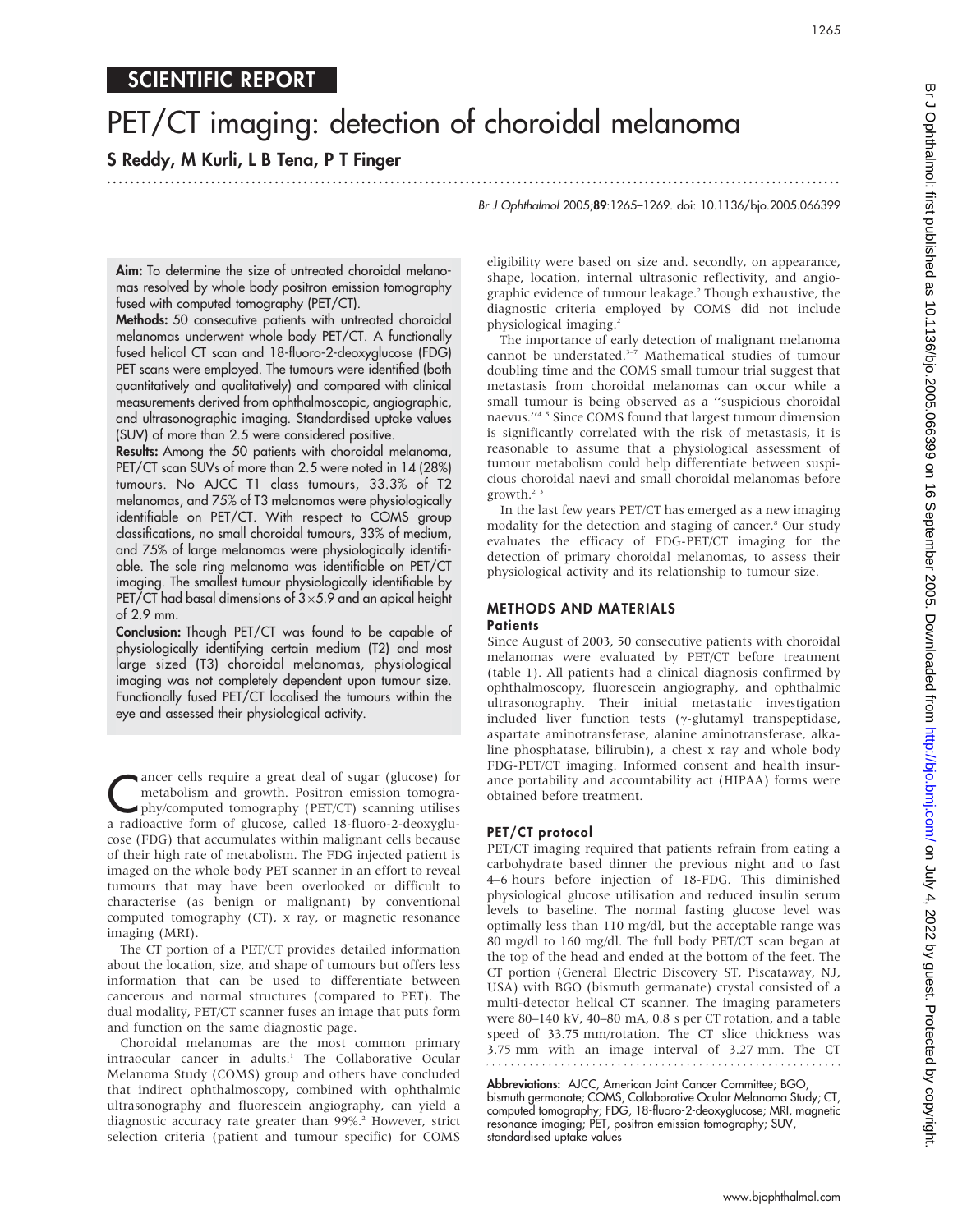| <b>Patient</b><br>No | Age      | <b>Sex</b> | Eye       | Location      | Tumour size (mm) |                |                |                |             | PET/CT    |
|----------------------|----------|------------|-----------|---------------|------------------|----------------|----------------|----------------|-------------|-----------|
|                      |          |            |           |               | Width            | Length         | <b>Height</b>  | <b>AJCC</b>    | <b>COMS</b> | detection |
| $\mathbf{1}$         | 74       | M          | <b>RE</b> | 41            | 5.9              | 3              | 2.9            | T <sub>2</sub> | medium      | positive  |
| $\mathbf{2}$         | 69       | F          | LE        | 11P           | 13               | 11.5           | 3              | T <sub>2</sub> | medium      | positive  |
| 3                    | 70       | M          | LE        | 9EP           | 14.9             | 9.9            | 3.2            | T <sub>2</sub> | medium      | positive  |
| 4                    | 69       | M          | <b>RE</b> | 12PE          | 13.5             | 11.5           | 4.5            | T <sub>2</sub> | medium      | positive  |
| 5                    | 54       | F          | <b>RE</b> | 6P            | 15.8             | 15.1           | 6              | T <sub>2</sub> | medium      | positive  |
| 6                    | 65       | F          | <b>RE</b> | 1E            | 14               | 13.8           | 7.3            | T <sub>2</sub> | medium      | positive  |
| 7                    | 69       | M          | LE        | 9EA           | 16               | 14             | 8.2            | T <sub>2</sub> | medium      | positive  |
| 8                    | 83       | F          | LE        | 12EA          | 14.9             | 14.1           | 8.6            | T <sub>2</sub> | medium      | positive  |
| 9                    | 57       | M          | LE        | 6EP           | 16               | 14             | 11.5           | T <sub>3</sub> | large       | positive  |
| 10                   | 88       | F          | LE        | 2EA           | 16.2             | 15.3           | 11.9           | T <sub>3</sub> | large       | positive  |
| 11                   | 60       | F          | LE        | 230CB         | 15.5             | 14.5           | 12.2           | T <sub>3</sub> | large       | positive  |
| 12                   | 65       | M          | LE        | 730EA         | 16.9             | 19.1           | 12.3           | T <sub>3</sub> | large       | positive  |
| 13                   | 67       | F          | <b>RE</b> | 9E            | 19               | 15.2           | 14             | T <sub>3</sub> | large       | positive  |
| 14                   | 95       | M          | LE        | ring melanoma |                  |                |                | T <sub>3</sub> | large       | positive  |
| 15                   | 53       | F          | <b>RE</b> | 430EP         | 8.8              | 8.2            | 1.6            | T1             | small       | no        |
| 16                   | 60       | F          | <b>RE</b> | CB            | 8.5              | 6.6            | 1.7            | T1             | small       | no        |
| 17                   | 66       | M          | LE        | 1PE           | 6.4              | 5.4            | 1.7            | T1             | small       | no        |
|                      |          | F          | <b>RE</b> |               |                  |                |                |                |             |           |
| 18                   | 46<br>72 |            |           | 430E          | 7.9              | 7.4            | 1.8            | T1             | small       | no        |
| 19                   |          | M          | <b>RE</b> | 5PE           | 5.7              | 4.3            | 1.8            | T1             | small       | no        |
| 20                   | 55       | F          | <b>RE</b> | 2PE           | 9.5              | 9.1            | $\sqrt{2}$     | T1             | small       | no        |
| 21                   | 59       | F          | <b>RE</b> | 7PE           | 6.1              | 7.9            | $\overline{2}$ | T1             | small       | no        |
| 22                   | 67       | F          | <b>RE</b> | 2EP           | 8                | 6.8            | $\overline{2}$ | T1             | small       | no        |
| 23                   | 90       | F          | LE        | 5PE           | 5                | $\overline{4}$ | 2.1            | T1             | small       | no        |
| 24                   | 59       | F          | LE        | PE            | 7.9              | 7.6            | 2.1            | T1             | small       | no        |
| 25                   | 53       | F          | <b>RE</b> | 12EP          | 7.7              | $\overline{7}$ | 2.1            | T1             | small       | no        |
| 26                   | 70       | F          | <b>RE</b> | 9EP           | 9.6              | 6.4            | 2.1            | T1             | small       | no        |
| 27                   | 60       | F          | LE        | 9PE           | 8                | 7.5            | 2.1            | T1             | small       | no        |
| 28                   | 65       | M          | <b>RE</b> | 9EP           | 8.7              | 8.9            | 2.2            | T1             | small       | no        |
| 29                   | 57       | F          | LE        | 3PE           | 5                | 6              | 2.3            | T1             | small       | no        |
| 30                   | 54       | F          | <b>RE</b> | 11EP          | 7.7              | 6.8            | 2.4            | T1             | small       | no        |
| 31                   | 87       | F          | <b>RE</b> | 2EA           | 9                | 7.8            | 2.5            | T1             | small       | no        |
| 32                   | 56       | F          | LE        | 3EP           | 8.5              | 6.2            | 2.5            | T1             | small       | no        |
| 33                   | 43       | M          | LE        | 5CB           | $\overline{7}$   | 6.2            | 2.6            | T <sub>2</sub> | medium      | no        |
| 34                   | 69       | M          | LE        | 6EP           | 16               | 13.4           | 2.7            | T <sub>2</sub> | medium      | no        |
| 35                   | 75       | F          | LE        | 3EP           | 12               | 10.8           | 2.8            | T <sub>2</sub> | medium      | no        |
| 36                   | 48       | M          | <b>RE</b> | 6EP           | 8                | 8              | 2.9            | T <sub>2</sub> | medium      | no        |
| 37                   | 76       | M          | LE        | 2EP           | 10               | 9.4            | 2.9            | T <sub>2</sub> | medium      | no        |
| 38                   | 72       | M          | <b>RE</b> | 11PE          | 7.1              | 6.4            | 3              | T <sub>2</sub> | medium      | no        |
| 39                   | 73       | M          | <b>RE</b> | 9EA           | 11               | $\overline{7}$ | 3              | T <sub>2</sub> | medium      | no        |
| 40                   | 66       | F          | <b>RE</b> | 7EP           | 9.3              | 8.1            | 3.4            | T <sub>2</sub> | medium      | no        |
| 41                   | 67       | M          | LE        | 2EP           | 13.8             | 12.4           | 3.7            | T <sub>2</sub> | medium      | no        |
| 42                   | 82       | M          | <b>RE</b> | 6EP           | 11.8             | 11             | 4.1            | T <sub>2</sub> | medium      |           |
| 43                   |          | F          | LE        | 3EP           |                  |                | 4.2            | T <sub>2</sub> |             | no        |
| 44                   | 76<br>48 |            | LE        | 3E            | 14.1             | 14<br>11.2     |                | T <sub>2</sub> | medium      | no        |
|                      |          | M          |           |               | 13.8             |                | 4.3            |                | medium      | no        |
| 45                   | 51       | M          | LE        | 430EP         | 11.8             | 8.3            | 4.8            | T <sub>2</sub> | medium      | no        |
| 46                   | 48       | M          | LE        | 6E            | 13.7             | 11.3           | 6.3            | T <sub>2</sub> | medium      | no        |
| 47                   | 39       | F          | LE        | 2EP           | 15.4             | 14.8           | 7.7            | T <sub>2</sub> | medium      | no        |
| 48                   | 46       | M          | LE        | 11PE          | 12.1             | 10.1           | 8.3            | T <sub>2</sub> | medium      | no        |
| 49                   | 46       | F          | <b>RE</b> | 5CB           | 16               | 14             | 11.1           | T <sub>3</sub> | large       | no        |
| 50                   | 48       | F          | LE        | 11E           | 14.5             | 12.2           | 13.7           | T <sub>3</sub> | large       | no        |

acquisition came before the PET emission acquisition, and the acquisition time was dependent on the dose of FDG and ranged from 19 seconds to 27 seconds. FDG was injected with a target dose of a 5 mCi (range 10 mCi to 20 mCi). The dose was calculated by (weight in kilograms  $\times$  target dose in mCi)/70 kg. The FDG was injected via an intravenous line, followed by 10 ml of normal saline. Imaging began within 45 minutes of injection and ended no later than 1.5 hours after injection.

The resolution of the PET scan was 4 mm. The transmission time at each bed position was 2–3 minutes. Eight to nine bed positions were used. After each bed position, a 512 cm  $\times$ 512 cm CT matrix was converted to a 128 cm  $\times$  128 cm matrix that was fed into to the PET scan. The PET scan reconstructed the images on the fly and utilised the CT scan to correct for attenuation. Then, Xeleris (General Electric software, Piscataway, NJ, USA), a computer software, was used to fuse and display the PET and CT images to produce the final image. The images were graded positive when tracer uptake of 2.5 SUV (standardised maximum uptake value) or

more was observed in comparison with the surrounding structures. The  $\mathrm{SUV}_{\mathrm{MAX}}$  was calculated for each site using the conventional formula using body weight normalisation:

$$
SUV = \frac{Tissue activity (\mu Ci/ml)}{Injected dose (mCi) / Body weight (kg)}
$$

# RESULTS

Fifty patients (22 males and 28 females) with a mean age of 64 years (range 39–95) and a clinical diagnosis of choroidal melanoma underwent full body PET/CT scans (table 1). Our study included 27 melanomas of the left eye and 23 melanomas of the right. One of the melanomas was classified as a ring melanoma, and of the 49 remaining, the mean width, length, and height of the uveal melanomas were 11.16 mm (range 5–19), 9.87 mm (range 3–19.1), and 4.78 mm (range 1.6–14), respectively.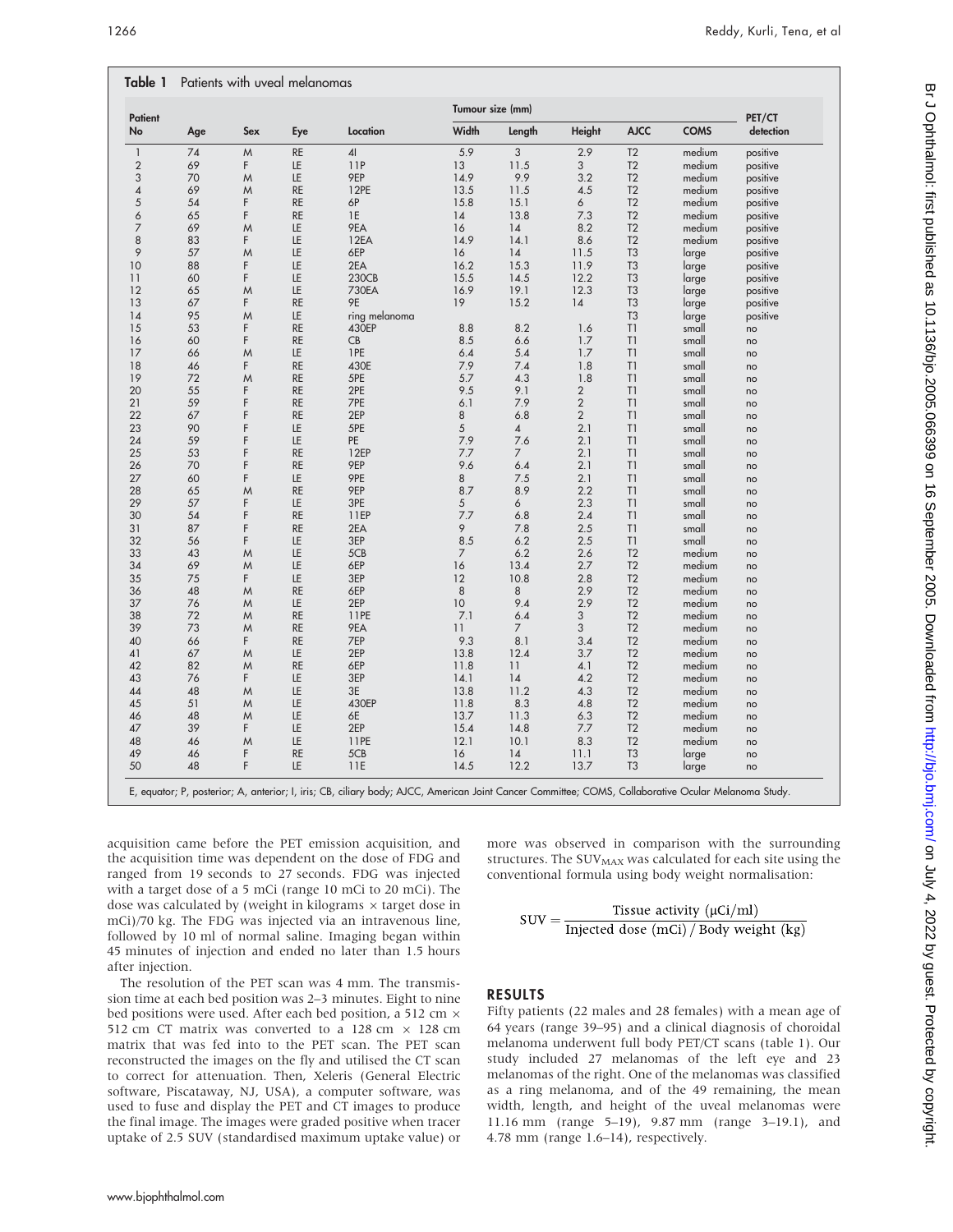The analysis of PET/CT scans showed tumour uptake in 14 (28%) patients. There were seven males, seven females, and their mean age was 70 years (range 54–95). The mean width of the lesions identified by PET/CT, excluding the ring melanoma, was 14.7 mm (range 5.9–19), the mean length was 13.2 mm (range 3–19.1), and the mean height was 8.1 mm (range 2.9–14). The PET/CT detected none of the American Joint Committee on Cancer (AJCC) T1 staged melanomas (table 2). The PET/CT detected 33% of the AJCC T2 tumours and 75% of the AJCC T3 tumours. No small choroidal tumours (fig 1) as classified by COMS were detected by PET/CT (table 2). Thirty three per cent of medium sized melanomas (fig 2) and 75% of large tumour (fig 3) PET/ CT scans showed tumour uptake (figs 4 and 5). The smallest tumour detected by PET/CT imaging was  $3\times5.9$  mm in base and 2.9 mm in height.

#### **DISCUSSION**

With the introduction of positron emission tomography in the 1960s, and its growing importance in clinical practice within the past decade, various studies addressed the question whether PET imaging can be used to diagnose and stage malignant choroidal melanomas. A prospective study by Spraul et al concluded that FDG-PET alone was not a sensitive procedure for the diagnosis of choroidal melanomas since only two out of their four cases were visualised.<sup>9</sup> Similarly, PET alone detected three of 12 uveal melanomas in one study and another reported only seven of 20.<sup>10 11</sup> However, in the past few years, the PET/CT fusion scanners are helping bring molecular imaging to the forefront of cancer diagnosis.<sup>12</sup> A modern PET/CT scanner combines the metabolic/physiological findings of PET with the anatomic localisation/characterisation of CT.

PET/CT increases the accuracy and confidence in judging whether a tumour is malignant.<sup>13</sup> This has been shown for colorectal cancer as well as primary head and neck malignancies.14 15 In addition, PET/CT has eliminated the need for a full dose diagnostic CT to correlate inconclusive findings demonstrated by PET alone.<sup>15</sup> In addition, examination times have been reduced by 30% (compared to conventional PET imaging) because PET attenuation correction can now be based on the CT data. This eliminates the need for separate transmission scanning.<sup>15</sup> Compared with PET alone, PET/CT is also superior because it anatomically



Figure 1 Patient 20. PET/CT image of a patient with an AJCC-T1 (COMS small)  $9.1 \times 9.5 \times 2$  mm choroidal melanoma (arrow at tumour location). No FDG uptake was detected on PET and CT could not visualise the small tumour in the right eye.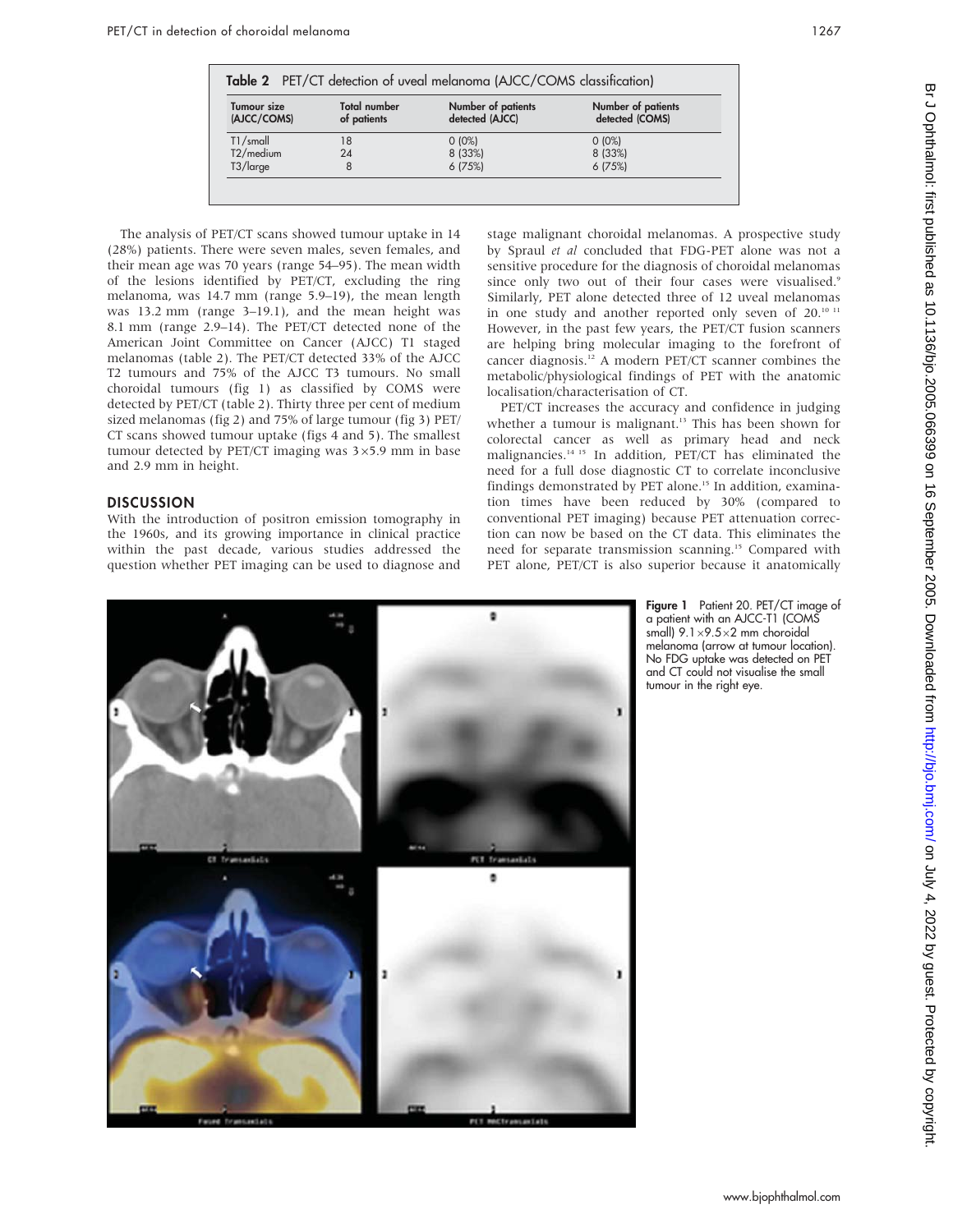**Figure 2** Patient 6. An AJCC-T2 (COMS medium) 13.8×14×7.3 mm choroidal melanoma was detected on PET/CT imaging in the right eye (arrow). There was increased FDG uptake and CT localised the uveal tumour.

**Figure 3** Patient 9. PET/CT imaging detected an AJCC–T3 (COMS large)  $14\times16\times11.5$  mm choroidal melanoma (COMS/AJCC) in the left eye (arrow).





www.bjophthalmol.com